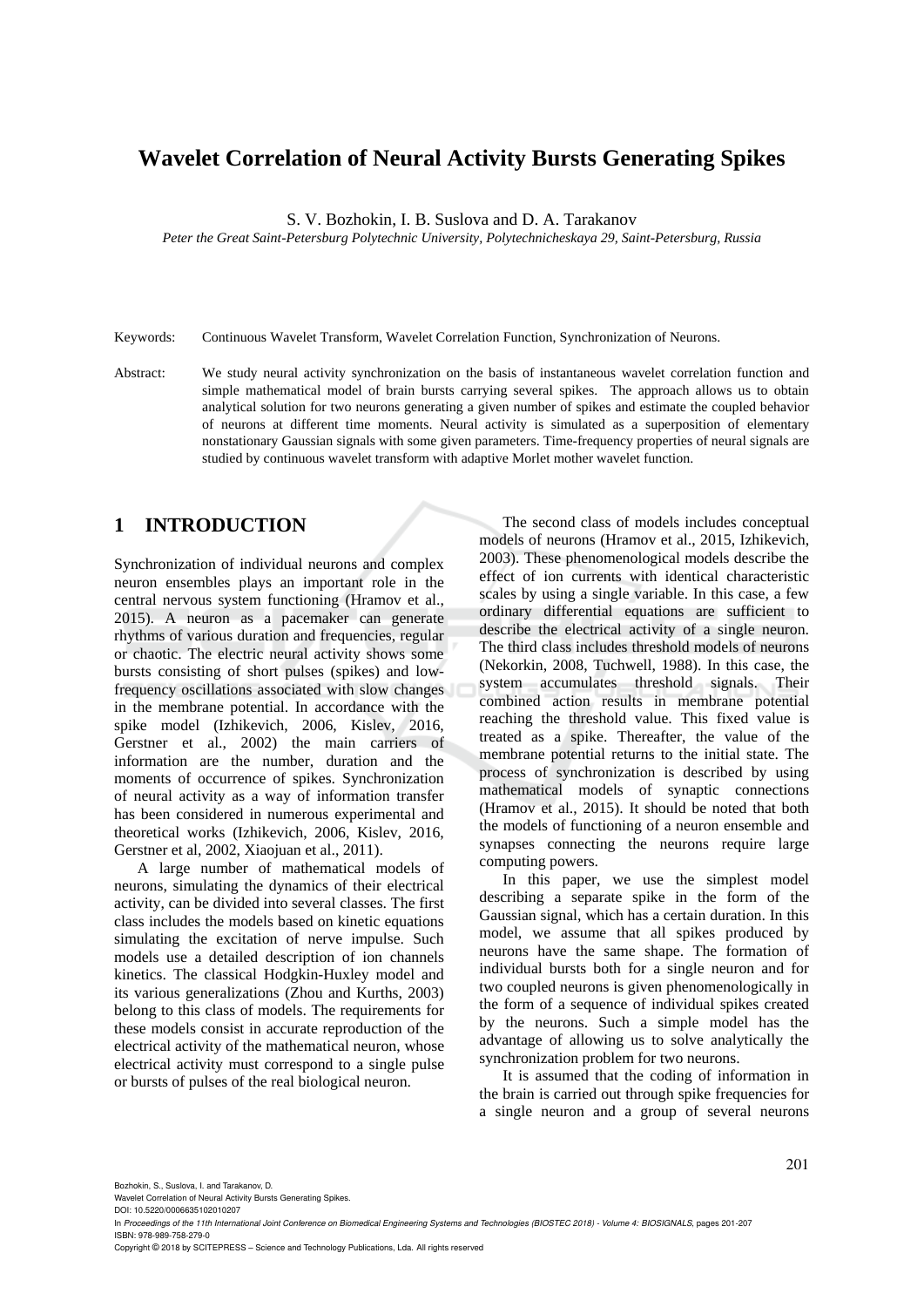(Izhikevich and Gally, 2004). A certain stimulus of electrical activity causes excitation of a specific group of neurons. In this case, the relative times for the production of spikes by different neurons in the group are strictly fixed. The evidence is that temporal coding serves to represent and process information in the cerebral cortex (Lowet et al., 2016). The same set of neurons can encode a large number of different stimuli. Each stimulus is characterized by a unique order of spikes emitted by different neurons. The same is the case with the spacing between the spikes. The activation of neural groups, caused by the presence of any stimulus, assumes the process of creating spikes with strictly fixed delays between them. This procedure of creating spikes is observed for all or almost all participants of the neural groups.

Coherent analysis, instantaneous phase-locking, entropy transfer, and nonlinear dynamics methods have been applied to assess the degree of synchronization of neurons (Lowet et al., 2016, Mizuno-Matsumoto et al., 2005). Spectral coherence method based on the Fourier transform (crossspectra) and assuming stationarity of signals has long been considered the main method for evaluating the interaction of signals related to rhythmic brain activity. It should be noted that instantaneous phase synchronization methods are recognized as more informative.

The study (Quyen et al., 2001) on the synchronization of neurons at different frequencies compares the efficiency of Hilbert transform and wavelet transform. At present, it is possible to highlight two main directions in the research on the synchronization of neurons and neural networks: the construction of more complex and more realistic models of neurons and their interactions, and the development of methods that take into account the nonstationary and nonlinear nature of neural rhythmic activity.

The purpose of this work is to develop a model of impulse activity of neurons generating spikes; to derive analytical wavelet transform that determines the time-frequency properties of spikes; to calculate wavelet correlation function analytically for comprehensive analysis of the synchronization processes.

#### **2 METHODS**

## **2.1 Mathematical Model of Neural Rhythmic Activity**

In contrast to the complicated models (Hramov et al., 2015, Izhikevich, 2003, Nekorkin, 2008, Zhou and Kurths, 2003), which consider in detail the operation of ion channels, we propose a simple mathematical model of the coupling activity of two neurons  $\alpha$  and  $\beta$ , and formulate the criteria for their synchronization. Let the signal  $Z_{\alpha}(t)$  of electrical activity of the first  $\alpha$ - neuron, be a superposition of  $N_{\alpha}$  elementary Gaussian signals

$$
Z_{\alpha}(t) = \sum_{L=0}^{N_{\alpha}-1} z_L(t - t_L),
$$
 (1)

$$
z_L(t - t_L) = \frac{b_L}{2\tau_L\sqrt{\pi}} \exp\left[-\frac{(t - t_L)^2}{4\tau_L^2}\right].
$$
 (2)

The simulation (1) assumes the first  $\alpha$  - neuron involving a number of spikes. We determine the time of each spike occurrence either phenomenologically or as a solution of more complex models of neuron functioning. Each spike  $L = (b_L; t_L; \tau_L)$  occurs at a time moment  $t = t_L$ , has its own amplitude  $b<sub>L</sub>$  and duration  $\tau<sub>L</sub>$ . In addition to the spikes with  $\tau_L$  much smaller than the time interval between spikes, this model comprises some bursts. Each burst has its own center  $t_{LB}$  and its characteristic duration  $\tau_{LB}$  ( $\tau_{LB} \gg \tau_L$ ). Various bursts of  $\alpha$  - neuron do not overlap ( $\tau_{LB}$  is much smaller than the distance between bursts), and the number of spikes in each burst can vary. The proposed model makes it possible to take into account the long-term changes in the work of an individual neuron. Various types of effects on the neuron (medicinal and light effects) can evoke such perturbations. We represent the signal of second neuron  $Z_{\beta}(t)$  as a superposition

$$
Z_{\beta}(t) = \sum_{K=0}^{N_{\beta}-1} z_K(t - t_K)
$$
 (3)

of Gaussian peaks  $z_K(t-t_K)$ characterized by a set of parameters  $K = (b_K; t_K; \tau_K)$ .

Let us consider the expression for the correlation function,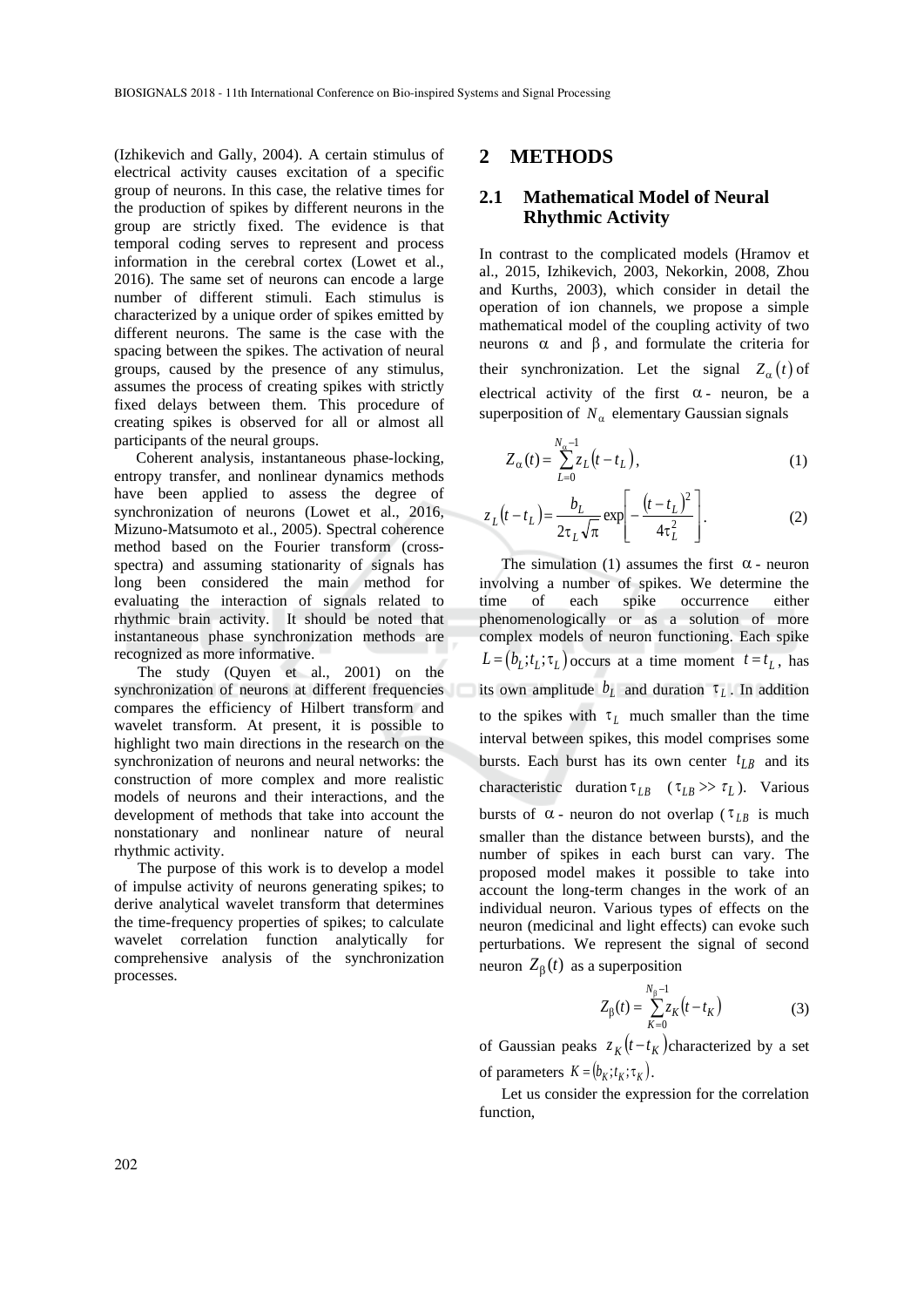$$
CCF_{\alpha\beta}(t) = \int_{-\infty}^{\infty} Z_{\alpha}(t')Z_{\beta}(t+t')dt', \qquad (4)
$$

which shows the coupling between two signals  $Z_{\alpha}(t)$  and  $Z_{\beta}(t)$  at different time points. We can obtain the analytical expression for the cross-

correlation function of two Gaussian signals  
\n
$$
CCF_{LK}(t) = \frac{b_L b_K}{2\sqrt{\pi(\tau_L^2 + \tau_K^2)}} \exp\left\{-\frac{\left[t - (t_K - t_L)\right]^2}{4(\tau_L^2 + \tau_K^2)}\right\}.
$$
\n(5)

It is convenient to use the normalized crosscorrelation function  $CCF_{LK}^{(n)}(t)$  with the maximum value of  $CCF_{LK}^{(n)}(t)$  equal to one at  $t = t_K - t_L$ . Taking into account (1), (3), the correlation function (4) takes the form

$$
CCF_{\alpha\beta}(t) = \sum_{L=0}^{N_{\alpha}-1} \sum_{K=0}^{N_{\beta}-1} CCF_{LK}^{(n)}(t)
$$
 (6)

We find out that function (6) does not change if we reverse the direction of time, and replace all the times of spikes' and neurons' occurrences by the opposite values  $t_L \rightarrow -t_L$ ,  $t_K \rightarrow -t_K$ .

Hereinafter, we assume that all spikes of neurons  $\alpha$  and  $\beta$  are equal  $\tau_L = \tau_K = \tau$ , where  $\tau = 0.001s$ , and their maximum amplitudes  $b_L = b_K = 2\tau\sqrt{\pi}$  are equal to one. Suppose that for  $\alpha$ -neuron we have  $N_{\alpha}$  =4 of spikes  $\alpha_L = (\alpha_0; \alpha_1; \alpha_2; \alpha_3)$  localized at  $t_L = \{0.01; 0.03; 0.06; 0.1 \text{ s}\}.$  For  $\beta$ -neuron we have  $N_{\beta} = 4,$   $\beta_K = (\beta_0; \beta_1; \beta_2; \beta_3)$  with  $t_k = \{0.71; 0.73; 0.79; 0.89 \text{ s}\}\$ . Fig. 1 shows the signal  $Z_{\alpha}(t)$  of the first  $\alpha$ -neuron. We highlight in bold four spikes of this neuron, given by the Gaussian peaks. Four spikes forming the signal  $Z_{\beta}(t)$ associated with  $\beta$  -neuron are not highlighted.

The first peak of  $CCF_{\alpha\beta}(t)$  at  $t = 0.61$  s is due to the coupling (correlation) of spikes  $(\beta_0; \alpha_3)$ . The second peak at 0.88 s corresponds to the coupling of spikes  $(\beta_3; \alpha_0)$ . The peak having a doubled amplitude at  $t = 0.70$  s is due to the synchronization of two pairs of spikes  $(\beta_0; \alpha_0)$  and  $(\beta_1; \alpha_1)$ . All other peaks are related to the difference in localization times of other spikes and neurons (Fig. 1).



Figure 1: The dependence of time  $t$ , s for  $\alpha$ -neuron signal  $Z_{\alpha}(t)$  (in bold)  $\alpha \beta$  -neuron signal.

Fig.2 shows instantaneous correlation function  $CCF_{\alpha}(t)$  (4) for signals  $Z_{\alpha}(t)$  and  $Z_{\beta}(t)$ .



Figure 2: The dependence of time *t*, *s* for  $CCF_{\alpha\beta}(t)$ .

#### **2.2 Continuous Wavelet Transform of Neural Signal**

Time-frequency properties of  $\alpha$  and  $\beta$  neurons vary with time. We can successfully process such nonstationary signals by Continuous Wavelet Transform – *CWT*. This type of integral transform maps nonstationary signal  $Z(t)$  to the plane of time  $t$  ( $s$ ) and frequency  $V$  ( $Hz$ ) (Bozhokin, 2010, Bozhokin and Suslova, 2015) by the formula

$$
V(v,t) = v \int_{-\infty}^{\infty} Z(t') \psi^* (v(t'-t)) dt', \qquad (7)
$$

where  $\Psi(x)$  is the mother wavelet function, symbol \* means complex conjugation. We use here a new adaptive Morlet wavelet function (*AMW*) with the control parameter  $m$ *m* (Bozhokin and Suslova, 2016):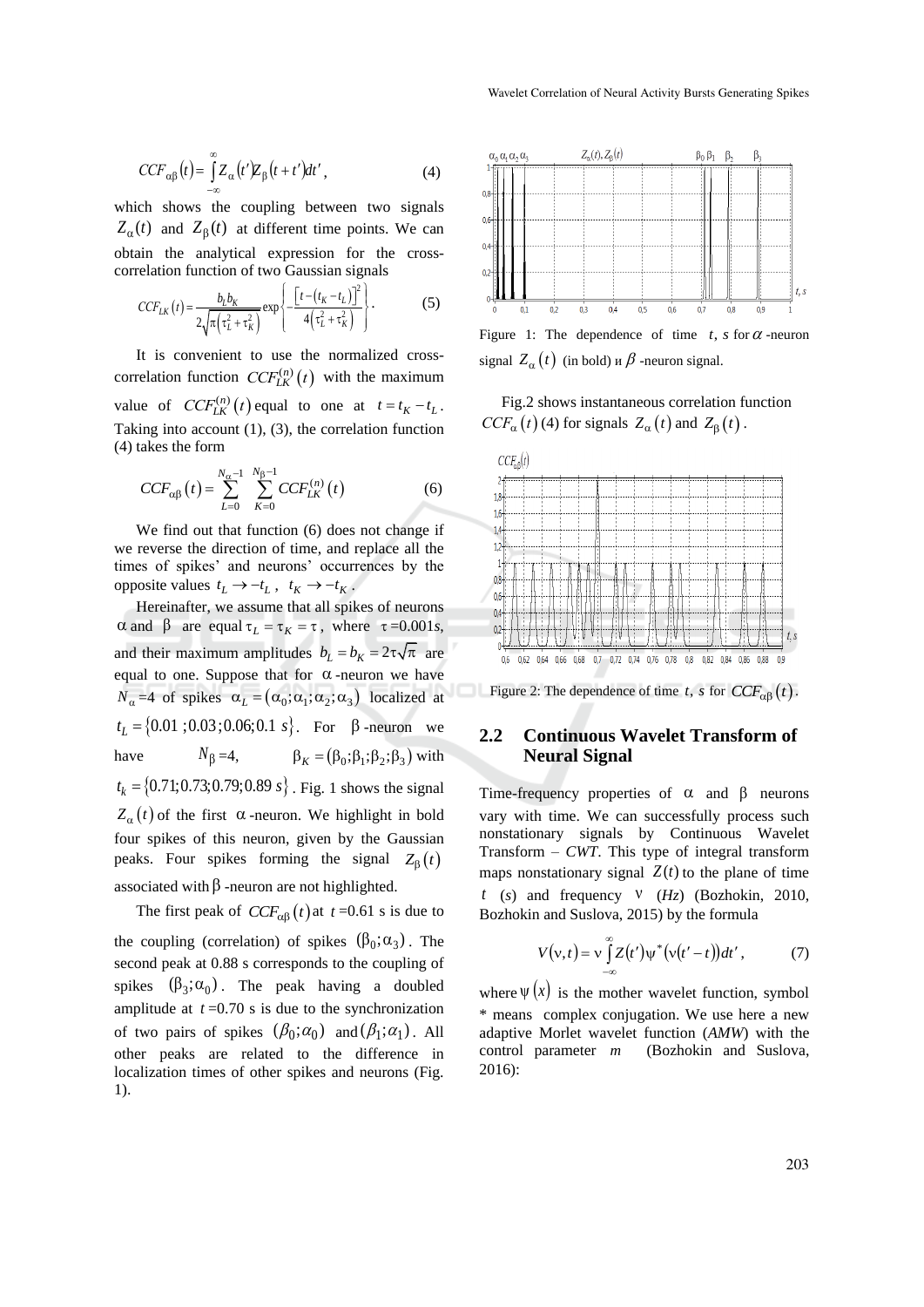$$
\psi(x) = D_m \exp\left(-\frac{x^2}{2m^2}\right) \left[\exp(2\pi ix) - \exp(-\Omega_m^2)\right] \tag{8}
$$

In (8) we have the parameter  $\Omega_m = m\pi\sqrt{2}$ , and constant  $D_m$  defined from the condition  $\|\psi(x)\|^2 = 1$ . The properties of the mother wavelet (8) are given in (Bozhokin and Suslova, 2016). In (Bozhokin and Suslova, 2016) the value of *m* acts as a control parameter of *AMW.* We can change temporal resolution  $\Delta_x$  and frequency resolution  $\Delta_F$  of signals under study by varying *m* . The characteristic moments of time *t* , which make the main contribution to the integral (7), satisfy the relation  $t - \Delta_x / v < t' < t + \Delta_x / v$ . The adaptive mother wavelet (8) acts as a varying window, which depends on control parameter *m* . The window width automatically becomes large for small frequencies v and small for large ones.

To calculate (8), we use the Fourier transform of all functions in (7):

functions in (7).  
\n
$$
V(v,t) = \int_{-\infty}^{\infty} \hat{Z}(f)\hat{v}^* \left(\frac{f}{v}\right) \exp(2\pi i f t) df,
$$
\n(9)

where  $\hat{Z}(f)$  and  $\hat{\psi}^*(f/\nu)$  are the Fourier components of  $Z(t)$  and  $\psi(x)$ . The Fourier component  $\hat{\psi}(F)$  equals:

$$
\hat{\psi}(F) = \frac{D_m \Omega_m}{\sqrt{\pi}} \exp\left[-\Omega_m^2 (F-1)^2\right] \otimes
$$
\n
$$
\left[1 - \exp\left(-2\Omega_m^2 F\right)\right].
$$
\n(10)

The application of the *AMW* makes it possible to improve the results for spectral and time resolutions of  $Z(t)$  in comparison with the application of the conventional Morlet wavelet. We can illustrate the fact by considering an infinite harmonic signal  $Z(t) = \cos(2\pi f_0 t)$  with frequency  $f_0$ . We can derive the analytical expression for continuous wavelet transform  $V(v,t)$  (7) using  $AMW(8)$ . The maximum of  $|V(v,t)|$  is located at point  $v = f_0$ . The full width at half maximum of  $V(v,t)$ given by  $2\Delta_{FWHM} = \sqrt{2\ln 2} f_0 / (\pi m)$ decreases with the increase in parameter *m* .

If we present the signal  $Z_{\alpha}(t)$  as a superposition (1) of elementary signals (2), then  $V_\alpha(v,t)$  also should be the superposition of wavelet images

 $V_L(v,t)$  corresponding to the signals (2). The wavelet images  $V_L(v,t)$  for our model of neural signals can be derived analytically:

$$
V_{L}(v,t) = \frac{b_{L}D_{m}v}{a_{L}} \exp\left[-\frac{x_{0}^{2} + 2m^{2}\Omega_{m}^{2}(a_{L}^{2} - 1)}{2m^{2}a_{L}^{2}}\right] \otimes
$$
\n
$$
\left\{\exp\left(\frac{2\pi ix_{0}}{a_{L}^{2}}\right) - \exp\left(-\frac{\Omega_{m}^{2}}{a_{L}^{2}}\right)\right\},
$$
\n
$$
\text{where } x_{0} = v(t - t_{L}), \ a_{L} = \sqrt{1 + 2v^{2}\tau_{L}^{2}/m^{2}}.
$$
\n(11)

### **3 RESULTS**

#### **3.1 Wavelet Analysis of Model Neural Signals**

Using the simulation (1), we can calculate analytically the modulus of wavelet transform  $V_{\alpha}(v,t)$  for signal  $Z_{\alpha}(t)$  with four spikes  $t_L = \{0.01; 0.03; 0.06; 0.1 \text{ s}\}$  presented in Fig.1. Fig. 3 shows the ridges of two-dimensional surface  $|V_{\alpha}(v,t)|$ .



Figure 3: Modulus of wavelet transform  $V_{\alpha}(v,t)$ depending on frequency  $v$ ,  $Hz$  and time  $t$ ,  $s$ .

Fig. 4 displays the skeleton of the wavelet transform, which shows the location of extremal ridges on time-frequency plane.



Figure 4: Skeleton of Modulus of wavelet transform  $|V_{\alpha}(v,t)|$  depending on frequency  $v, Hz$  and time  $t, s$ .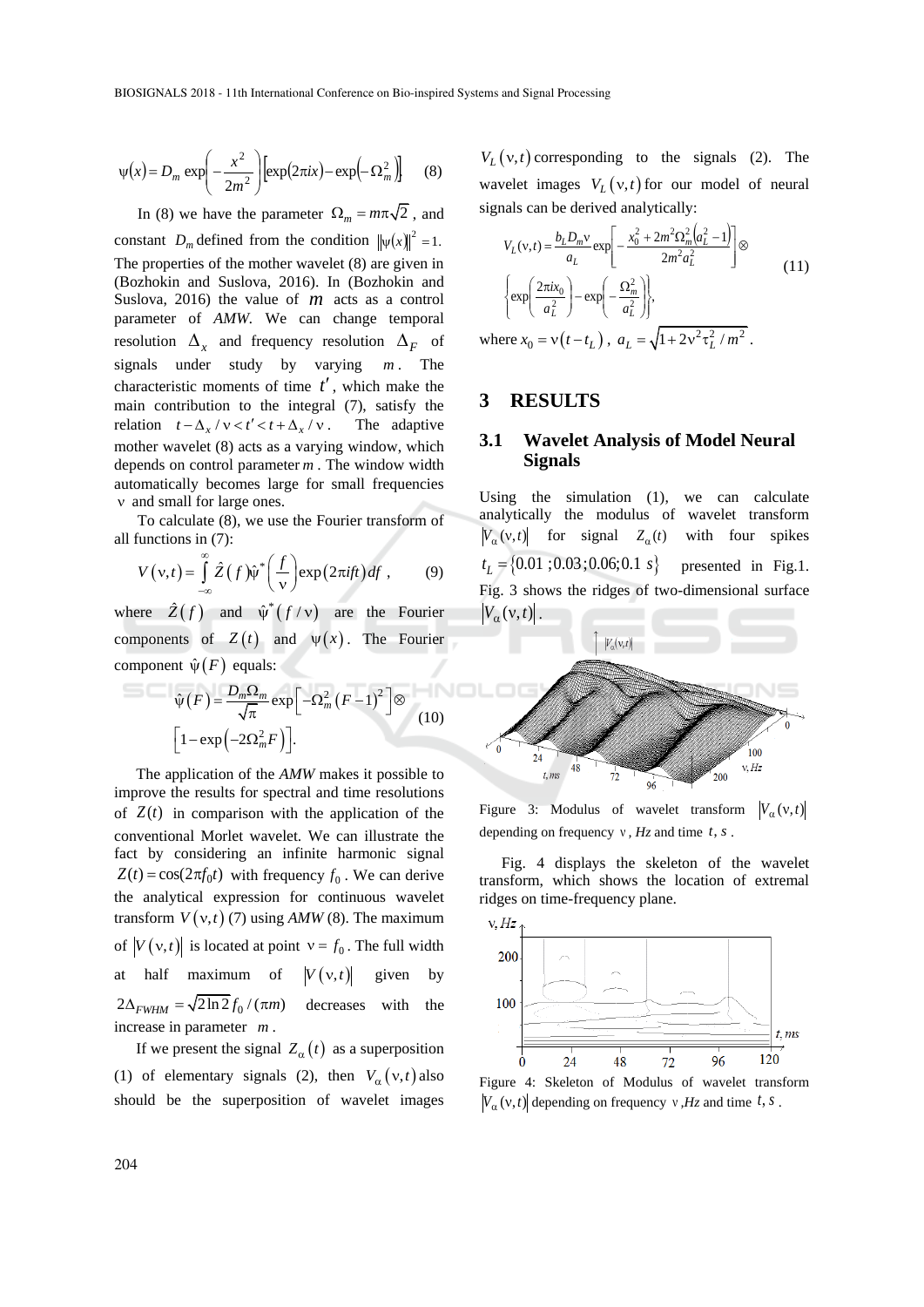#### **3.2 Wavelet Correlation Behavior**

We introduce wavelet correlation function  $WCF_{\alpha\beta}(v,t)$ by the formula

$$
WCF_{\alpha\beta}(v,t) = \int_{-\infty}^{\infty} V_{\alpha}^{*}(v,t')V_{\beta}(v,t+t')dt',
$$
\n(12)

which, in contrast to (4), shows the correlation between *CWT* of two signals  $V_\alpha(v,t)$  and  $V_\beta(v,t)$ taken at different time moments. According to the principle of superposition wavelet correlation  $WCF_{\alpha\beta}(v,t)$  (10) can be represented as a double sum, which includes  $WCF_{LK}(v, t)$  calculated for elementary Gaussian signals. Note that under this approach, we can also derive  $WCF_{LK}(v, t)$ analytically.

Hereinafter, we will need to know the normalized function

$$
WCF_{LK}^{(n)}(v,t) = \pi m \sqrt{8e} \frac{\sqrt{d^2 - 1}}{d} \exp\left[-A - 2\Omega_m^2\right] \otimes
$$
  

$$
\left\{ \exp\left[2iB + \frac{2\Omega_m^2}{d^2}\right] - 2\exp\left[iB + \frac{\Omega_m^2}{2d^2}\right] + 1 \right\}.
$$
 (13)

calculated as  $WCF_{LK}^{(n)}(v,t) = WCF_{LK}(v,t)/WCF_{LK}^{(max)}$  with maximal value equal to unit. In (13) we have  $e \approx$ 2.72 and

$$
d = \sqrt{1 + \frac{v^2 \left(\tau_K^2 + \tau_L^2\right)}{m^2}},
$$
\n(14)

$$
A = \frac{v^2 \left[t - (t_K - t_L)\right]^2}{4m^2 d^2},
$$
\n(15)

$$
B = \frac{\pi v \left[ t - \left( t_K - t_L \right) \right]}{d^2} \,. \tag{16}
$$

Function  $WCF_{LK}(v, t)$  reaches its maximal value  $WCF_{LK}^{(\text{max})}$  at  $t = t_K - t_L$ . Under the condition  $\tau_K = \tau_L = \tau$ , the value of  $WCF_{LK}^{(\text{max})}$ has its maximum at the point  $v_{\text{max}} \approx (1+1/(16\pi^2 m^2)/(4\pi t))$ , which for  $\tau =$ =0.001 *s* approximately equals to 80 *Hz.*

To achieve the best time resolution of spikes, we use here the control parameter  $m = 1$ .

Fig.5 shows  $|WCF_{\alpha\beta}(v,t)|$  for two neurons  $\alpha$  and  $\beta$ .



Figure 5: Dependence of  $|WCF_{\alpha\beta}(v,t)|$  on frequency  $v, Hz$  and time  $t, s$ .

The analysis of Fig. 5 shows that at large frequencies  $v \gg 1/(4\pi\tau)$  ( $v \approx 80$  *Hz*) the time behaviour of wavelet correlation modulus  $\left| WCF_{\alpha\beta}(v,t) \right|$  corresponds exactly to the classical correlation function  $CCF_{\alpha\beta}(t)$ . The doubled peak at *t* =0.70 *s* at these frequencies also appears to be due to the synchronization of two pairs of spikes  $(\beta_0; \alpha_0)$  and  $(\beta_1; \alpha_1)$ . The special features of lowfrequency behaviour of  $|WCF_{\alpha\beta}(v,t)|$  are associated with the characteristic intervals of peaks sequence in the process of neurons synchronization.

# **4 CONCLUSION**

We propose a simple mathematical model of neural signals, which allows us to obtain analytical expressions for wavelet correlation functions  $WCF_{\alpha\beta}(v,t)$ . The neural signal as a sequence of bursts containing a certain number of spikes is simulated by the superposition of elementary Gaussian signals characterized by several parameters such as amplitude  $b<sub>L</sub>$ , duration  $\tau<sub>L</sub>$  and time of occurrence  $t = t_L$ .

The study of the maximal value of  $WCF_{\alpha\beta}(v,t)$ 

depending on time gives the opportunity to detect the synchronization of spikes between various neurons at different time moments. The dependence of  $WCF_{\alpha\beta}(v,t)$  on frequency v provides additional information on the correlation of spikes. In the limiting case  $v \gg 1/(4\pi\tau)$ , the time behavior of  $WCF_{\alpha\beta}(v,t)$  is identical to that of the classical correlation function  $CCF_{\alpha\beta}(t)$ .